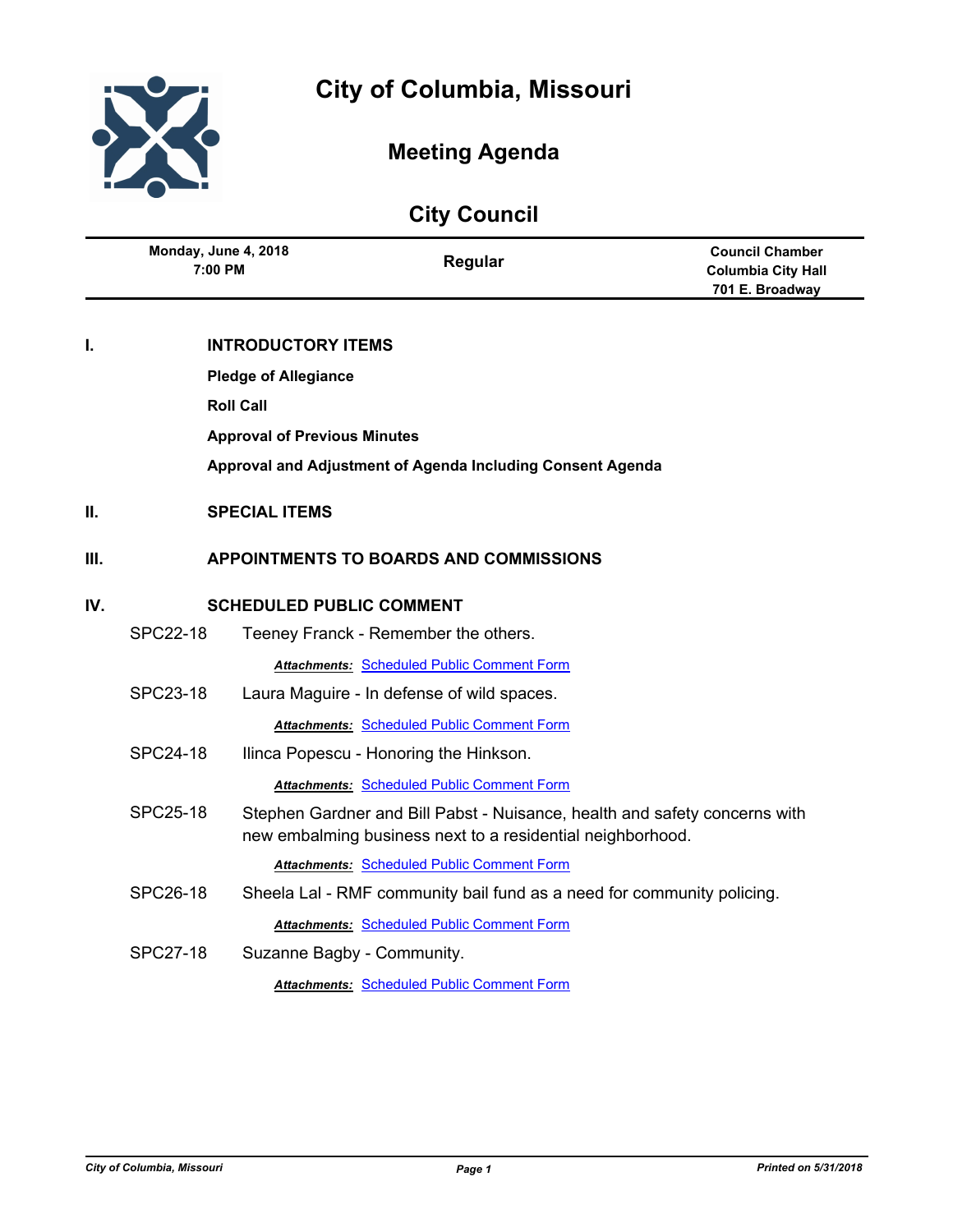### **V. PUBLIC HEARINGS**

PH16-18 Proposed installation of traffic calming devices on Rollins Road between Stadium Boulevard and Sunset Drive.

**Recommended Action:** [Need Motion/Mayor Memo]

**Attachments: [Council Memo](http://gocolumbiamo.legistar.com/gateway.aspx?M=F&ID=87fe7b9a-788e-4aec-9892-4a32477f09ee.docx)** [Location Map](http://gocolumbiamo.legistar.com/gateway.aspx?M=F&ID=64442333-95a8-4ec3-a373-119b8d9a558d.pdf)

[Final Plans](http://gocolumbiamo.legistar.com/gateway.aspx?M=F&ID=847f4dfa-3051-41fa-9e45-21a96f0e4eef.pdf)

1st **IP Meeting Sign-in Sheet** 

[1st IP Meeting Comment Forms](http://gocolumbiamo.legistar.com/gateway.aspx?M=F&ID=9960d16b-4bb5-4869-be69-6634fd101a54.pdf)

[2nd IP Meeting Sign-in Sheet](http://gocolumbiamo.legistar.com/gateway.aspx?M=F&ID=a2250f83-96a3-4bd8-a0c8-8c82ce12f3b1.pdf)

[2nd IP Meeting Comment Forms](http://gocolumbiamo.legistar.com/gateway.aspx?M=F&ID=f6f85aaf-22b5-4d2f-b17a-1fd5ba52d372.pdf)

PH17-18 Proposed construction of repairs to portions of Runway 2-20 at the Columbia Regional Airport.

[Need Motion/Mayor Memo] *Recommended Action:*

*Attachments:* [Council Memo](http://gocolumbiamo.legistar.com/gateway.aspx?M=F&ID=f489befe-d7d3-4b53-af3e-932405d4f50b.docx)

PH18-18 Proposed construction of the Hirth Avenue storm water improvement project. **Recommended Action:** [Need Motion/Mayor Memo]

> **Attachments: [Council Memo](http://gocolumbiamo.legistar.com/gateway.aspx?M=F&ID=77ee1984-0eb1-4f23-baff-6b02c426e7d7.docx)** [Exhibit A](http://gocolumbiamo.legistar.com/gateway.aspx?M=F&ID=92fb660e-28ff-4647-ac6a-4488685e7d76.pdf) [Exhibit B](http://gocolumbiamo.legistar.com/gateway.aspx?M=F&ID=6af49faa-64bc-41a2-8d4c-6006e8e50bd1.pdf) [Contact Log](http://gocolumbiamo.legistar.com/gateway.aspx?M=F&ID=dd631220-e895-4806-91e2-86a3afaa06b7.pdf)

#### **VI. OLD BUSINESS**

B130-18 Amending Chapter 5 of the City Code as it relates to animal tethering.

**Recommended Action:** [2nd Read & Vote/Mayor Memo]

**Attachments: [Council Memo](http://gocolumbiamo.legistar.com/gateway.aspx?M=F&ID=14ee6213-3adf-425f-bfa7-0bb33d29b099.docx)** 

**[Ordinance](http://gocolumbiamo.legistar.com/gateway.aspx?M=F&ID=d8d4d21f-e1fc-4e47-a20f-427e27d99dac.doc)** 

B131-18 Amending Chapter 12 of the City Code to provide for additional protected categories and to update terminology.

Recommended Action: [2nd Read & Vote/Mayor Memo]

**Attachments: [Council Memo](http://gocolumbiamo.legistar.com/gateway.aspx?M=F&ID=3458c2e4-1d7a-4783-bac5-ed015e991115.docx)**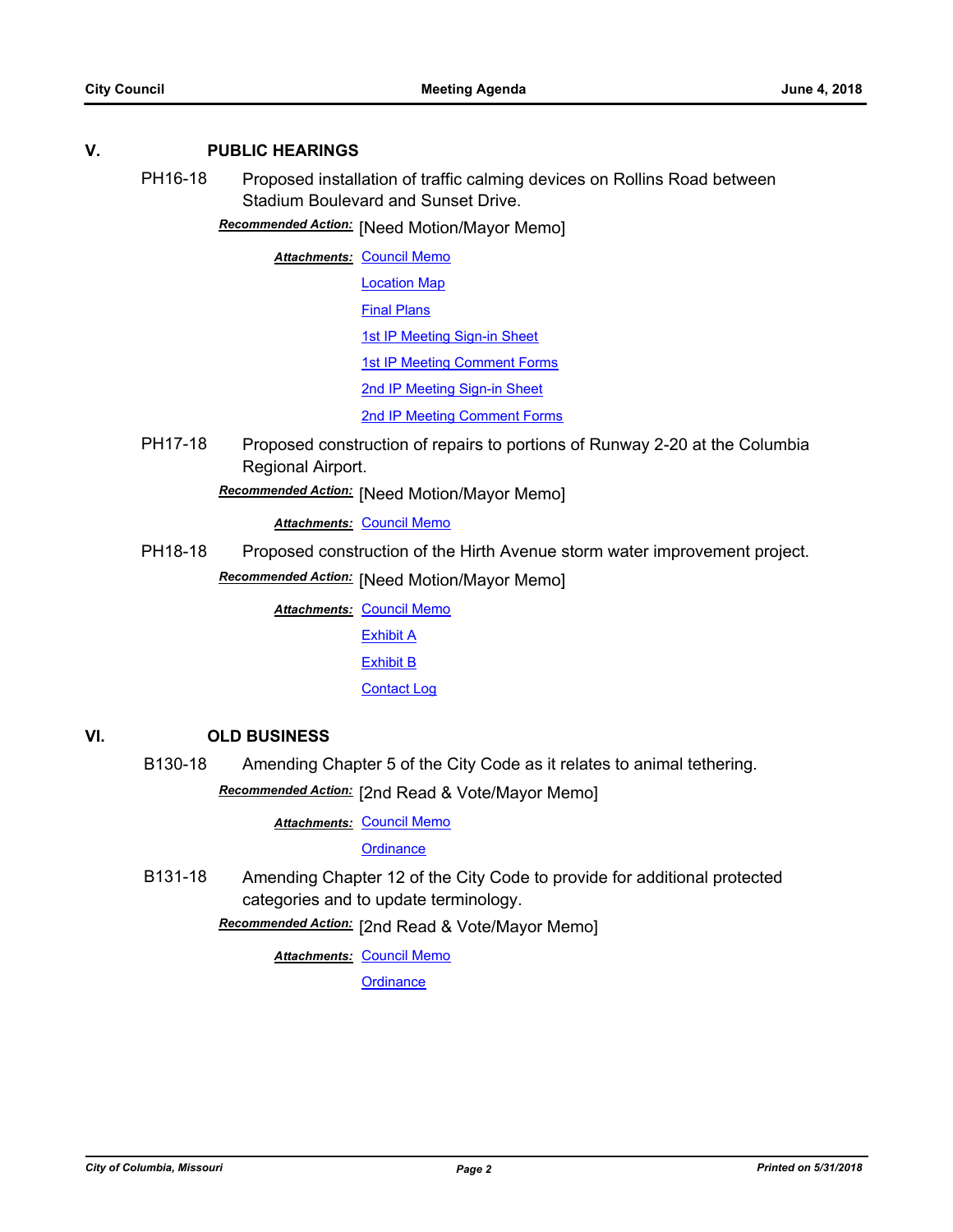#### **VII. CONSENT AGENDA**

B116-18 Rezoning property located east of the terminus of Jenne Lane and north of US Highway 63 from PD (Planned District) to M-OF (Mixed-Use Office District) (Case No. 18-91).

Recommended Action: [2nd Read & Vote/Mayor Memo]

**Attachments: [Council Memo](http://gocolumbiamo.legistar.com/gateway.aspx?M=F&ID=ab25a37a-93a6-4473-abad-f2e561023e26.docx)** [Staff Report to the Planning and Zoning Commission](http://gocolumbiamo.legistar.com/gateway.aspx?M=F&ID=5863f834-e8b1-43e1-b777-fc03eb74a7aa.docx) [Locator Maps](http://gocolumbiamo.legistar.com/gateway.aspx?M=F&ID=3aff3a33-ad91-4a25-a154-9d22d6ecdc13.pdf) [Excerpts from Minutes](http://gocolumbiamo.legistar.com/gateway.aspx?M=F&ID=89cb2db5-bb21-498d-8b7b-a67ece1f0b93.docx) **[Ordinance](http://gocolumbiamo.legistar.com/gateway.aspx?M=F&ID=ddf39b33-734e-40ea-af1a-664ef00b6bf8.doc)** 

B117-18 Approving the Minor Plat of Central Addition Plat No. 2, a Replat in part of Lots 12 & 14 and all of Lot 13 in Central Addition to the City of Columbia, located on the northeast corner of the Fay Street and Hinkson Avenue intersection (Case No. 18-72).

[2nd Read & Vote/Mayor Memo] *Recommended Action:*

**Attachments: [Supplemental Council Memo](http://gocolumbiamo.legistar.com/gateway.aspx?M=F&ID=7eb3acd6-efaa-42f8-b2a5-5f81e757c51e.docx)** [Council Memo](http://gocolumbiamo.legistar.com/gateway.aspx?M=F&ID=d578ed98-c2e2-43e2-a44c-3f7ffa320fa9.docx) [Locator Maps](http://gocolumbiamo.legistar.com/gateway.aspx?M=F&ID=5ccee91a-12c5-4b0f-a82b-ac50d49ff0eb.pdf) [Final Plat](http://gocolumbiamo.legistar.com/gateway.aspx?M=F&ID=5e610f57-c8c2-4ca4-904c-2ca3867be4ec.pdf) **[Ordinance](http://gocolumbiamo.legistar.com/gateway.aspx?M=F&ID=9b997e48-58d0-4f4b-85cf-b56205158ae2.doc)** 

- B118-18 Authorizing construction of the Ballenger Lane Improvement Project from Ria Street to Mexico Gravel Road; calling for bids through the Purchasing **Division** 
	- [2nd Read & Vote/Mayor Memo] *Recommended Action:*

**Attachments: [Council Memo](http://gocolumbiamo.legistar.com/gateway.aspx?M=F&ID=fd4e5651-42b9-4502-9313-17e4381a3308.docx)** [Location Map](http://gocolumbiamo.legistar.com/gateway.aspx?M=F&ID=fa67076d-adec-459b-adb5-ba68771821b3.pdf)

[ROW Plans](http://gocolumbiamo.legistar.com/gateway.aspx?M=F&ID=fb573347-ae3a-4f4e-8ea3-89139283a2f0.pdf)

**[Ordinance](http://gocolumbiamo.legistar.com/gateway.aspx?M=F&ID=bd59b728-a56e-40aa-8fde-4350eae159aa.doc)** 

B119-18 Authorizing the acquisition of easements for construction of the Ballenger Lane Improvement Project from Ria Street to Mexico Gravel Road.

Recommended Action: [2nd Read & Vote/Mayor Memo]

**Attachments: [Council Memo](http://gocolumbiamo.legistar.com/gateway.aspx?M=F&ID=a6b0b705-9b98-482c-bca0-33211b060eda.docx)** 

[Location Map](http://gocolumbiamo.legistar.com/gateway.aspx?M=F&ID=8f06ecac-1b97-446a-ab78-f8d383993b71.pdf)

[ROW Plans](http://gocolumbiamo.legistar.com/gateway.aspx?M=F&ID=d46883a8-1b67-453c-8f70-56c59fdde90f.pdf)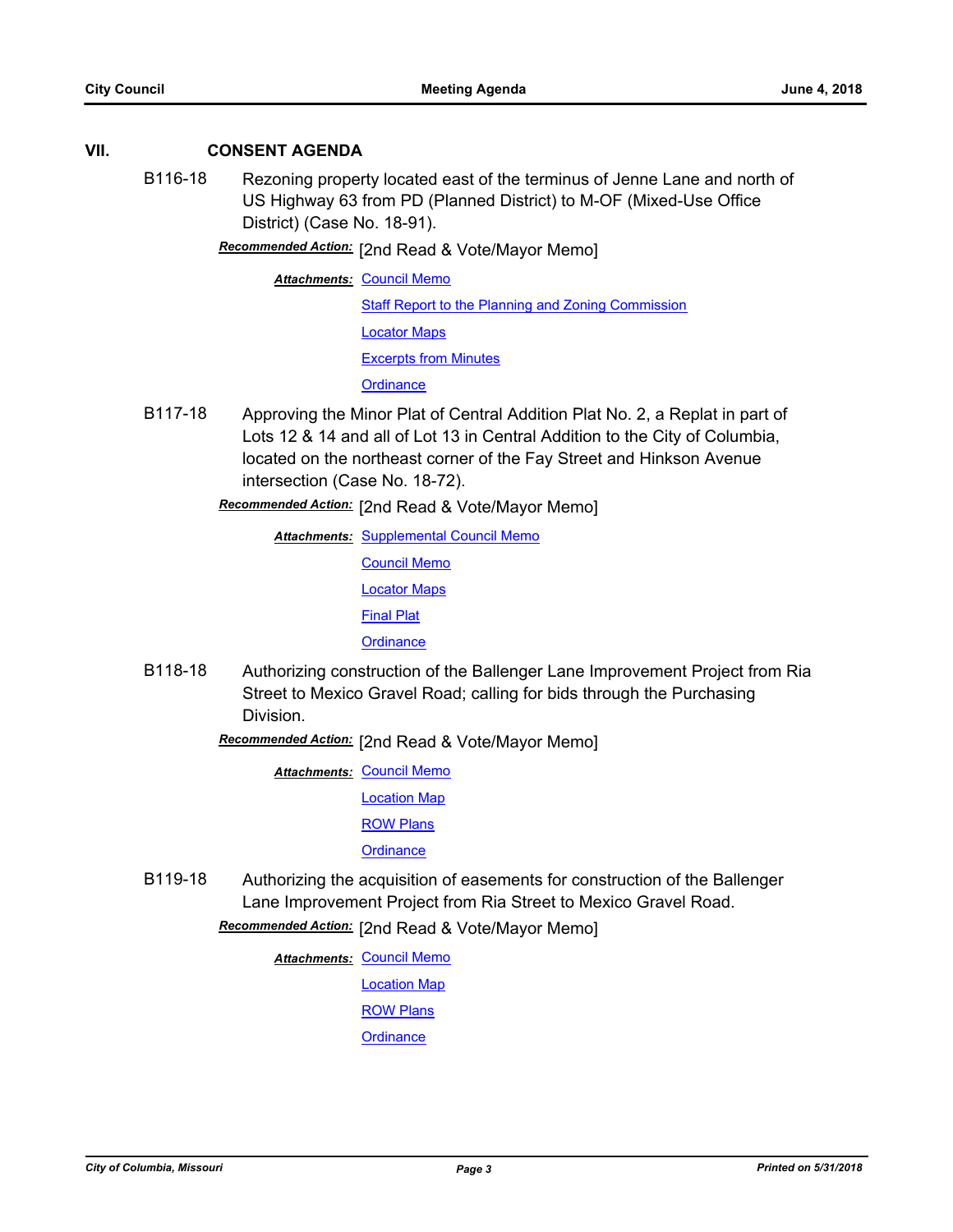B120-18 Authorizing construction of the Bingham Road and Ridgeley Road PCCE #16 sanitary sewer improvement project; calling for bids through the Purchasing Division.

Recommended Action: [2nd Read & Vote/Mayor Memo]

**Attachments: [Council Memo](http://gocolumbiamo.legistar.com/gateway.aspx?M=F&ID=02adff7f-d9d5-44a4-9607-70cca63e9aa7.docx)** 

[Diagram](http://gocolumbiamo.legistar.com/gateway.aspx?M=F&ID=acaf891a-f775-483a-84e1-672cff0808be.pdf)

**[Ordinance](http://gocolumbiamo.legistar.com/gateway.aspx?M=F&ID=28d4a65d-a740-43fd-892d-41547f44ba89.doc)** 

B121-18 Authorizing an agreement for professional engineering services with Black & Veatch Corporation for the preliminary design, final design and bid phase services for the Wastewater Treatment Plant Phase 2 Improvements - Digester Complex project.

**Recommended Action:** [2nd Read & Vote/Mayor Memo]

**Attachments: [Council Memo](http://gocolumbiamo.legistar.com/gateway.aspx?M=F&ID=2d309b7b-8196-4c61-8db2-32be2188bc48.docx)** 

**[Ordinance](http://gocolumbiamo.legistar.com/gateway.aspx?M=F&ID=aa750193-5b9f-4e6d-aba0-5e4873e51043.doc)** 

**[Attachment A to Ordinance](http://gocolumbiamo.legistar.com/gateway.aspx?M=F&ID=07849ed9-ea63-495f-b797-3a48a5a9d0f3.pdf)** 

B122-18 Authorizing a license agreement with Logic, Inc. for the purchase of Wonderware software for the SCADA system at the Water Treatment Plant.

Recommended Action: [2nd Read & Vote/Mayor Memo]

**Attachments: [Council Memo](http://gocolumbiamo.legistar.com/gateway.aspx?M=F&ID=18637d6a-6dd2-4524-aaa6-a24933f048f2.docx)** 

**[Ordinance](http://gocolumbiamo.legistar.com/gateway.aspx?M=F&ID=90615f02-271c-4f2b-9144-3e7005945595.doc)** 

**[Attachment A to Ordinance](http://gocolumbiamo.legistar.com/gateway.aspx?M=F&ID=7b786db2-3d6a-47f6-8ae3-87e27891baa8.pdf)** 

B123-18 Authorizing a license agreement with Logic, Inc. for the purchase of Dream Report data analysis software to be used in conjunction with Wonderware software for the SCADA system at the Water Treatment Plant.

Recommended Action: [2nd Read & Vote/Mayor Memo]

**Attachments: [Council Memo](http://gocolumbiamo.legistar.com/gateway.aspx?M=F&ID=f58e9d28-094f-449a-86b1-98dd3d37c9fc.docx)** 

**[Ordinance](http://gocolumbiamo.legistar.com/gateway.aspx?M=F&ID=283389eb-f929-437b-b989-ba42e69ca92e.doc)** 

[Attachment A to Ordinance](http://gocolumbiamo.legistar.com/gateway.aspx?M=F&ID=580198db-a228-40d0-9b0c-bf9f2bb20b9e.pdf)

B124-18 Accepting conveyances for sewer, drainage, and temporary construction purposes; accepting Stormwater Management/BMP Facilities Covenants.

**Recommended Action:** [2nd Read & Vote/Mayor Memo]

**Attachments: [Council Memo](http://gocolumbiamo.legistar.com/gateway.aspx?M=F&ID=788bf74a-469d-4762-b77f-3b248f2e852b.docx)**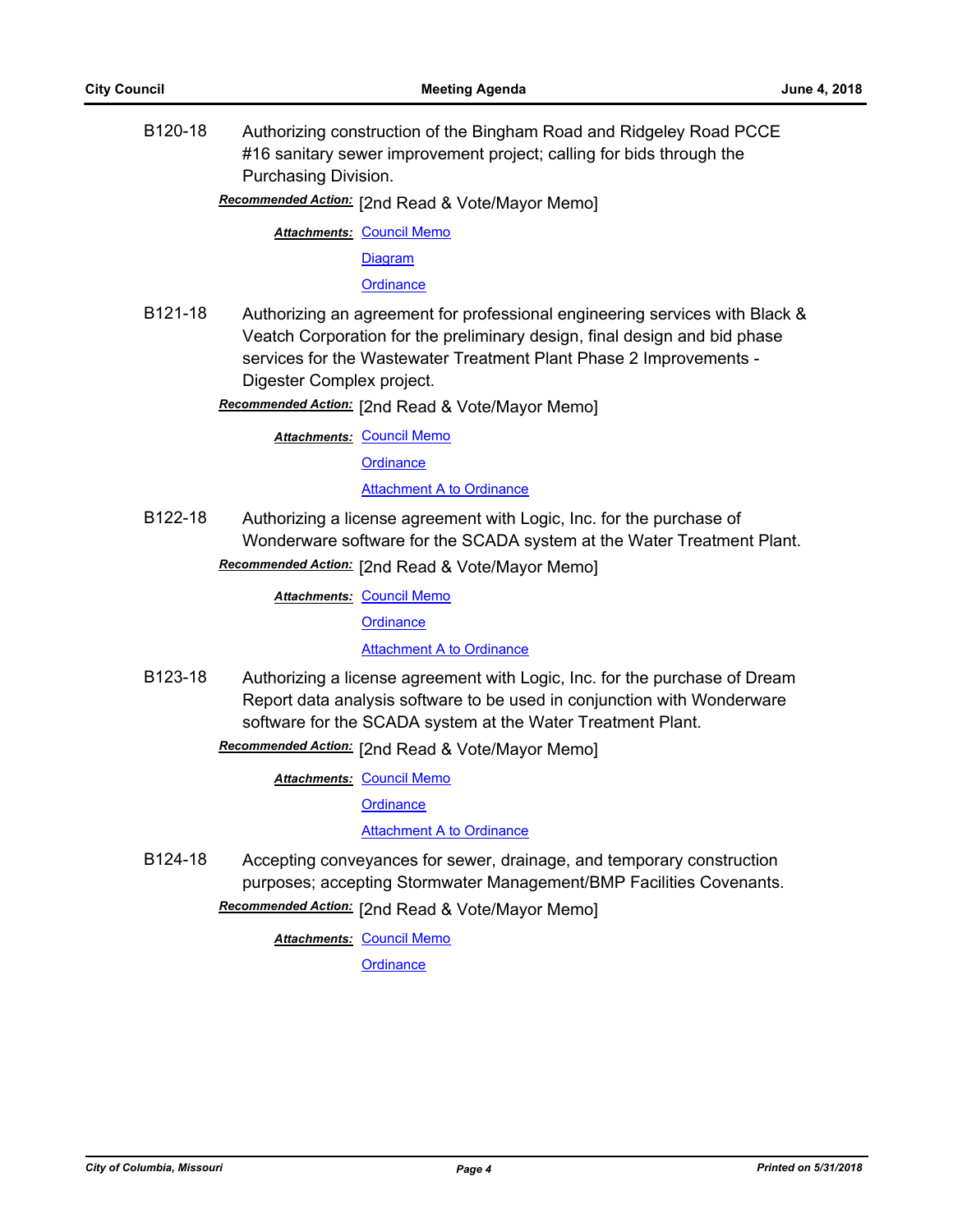B125-18 Appropriating and transferring funds associated with the construction of Phase I of the Sports Fieldhouse project located in A. Perry Philips Park.

Recommended Action: [2nd Read & Vote/Mayor Memo]

**Attachments: [Council Memo](http://gocolumbiamo.legistar.com/gateway.aspx?M=F&ID=86cc96a4-46af-48bb-9fd0-0b2bc7e28e54.docx)** 

[Sports Fieldhouse Funding Options](http://gocolumbiamo.legistar.com/gateway.aspx?M=F&ID=b89b589c-0f7e-4561-899b-d689c1ff72a0.docx)

**[Ordinance](http://gocolumbiamo.legistar.com/gateway.aspx?M=F&ID=d35bff67-4730-4ab6-bc4a-50b9aff745a2.doc)** 

B126-18 Appropriating funds associated with the construction of a replacement Hangar 350 structure to be located directly south of Taxiway C and west of Hangar 40 and construction of a connecting apron and taxiway at the Columbia Regional Airport.

[2nd Read & Vote/Mayor Memo] *Recommended Action:*

**Attachments: [Council Memo](http://gocolumbiamo.legistar.com/gateway.aspx?M=F&ID=77ea650f-5de0-476e-ae1e-b4c0a6aae087.docx)** 

#### **[Ordinance](http://gocolumbiamo.legistar.com/gateway.aspx?M=F&ID=75f95167-a9bd-40dd-abb2-9035b2cd1386.doc)**

B127-18 Accepting grant funds from Petco Foundation Arson Dog Support for the purchase of equipment and supplies for the Fire Department Marshal Division Arson Dog; appropriating funds.

Recommended Action: [2nd Read & Vote/Mayor Memo]

**Attachments: [Council Memo](http://gocolumbiamo.legistar.com/gateway.aspx?M=F&ID=2a5ce5a5-a7d9-43eb-b6eb-1c8ea6320b76.docx)** 

**[Ordinance](http://gocolumbiamo.legistar.com/gateway.aspx?M=F&ID=1d9a0c37-dcba-419a-a193-35bc5e49b4b1.doc)** 

B128-18 Authorizing Amendment No. 2 to the program services contract with the Missouri Department of Health and Senior Services for HIV Prevention services.

Recommended Action: [2nd Read & Vote/Mayor Memo]

**Attachments: [Council Memo](http://gocolumbiamo.legistar.com/gateway.aspx?M=F&ID=124d6925-bb5b-4050-b97d-d38f62513a20.docx)** 

**[Ordinance](http://gocolumbiamo.legistar.com/gateway.aspx?M=F&ID=68ff8cea-739a-4aa4-b974-0e801fbf43c8.doc)** 

[Exhibit A to Ordinance](http://gocolumbiamo.legistar.com/gateway.aspx?M=F&ID=9bfe0d45-99c4-42f6-a709-62a3596dcb7e.pdf)

B129-18 Authorizing installation of a suspended ceiling system in office areas at the Columbia/Boone County Public Health and Human Services facility; calling for bids through the Purchasing Division.

Recommended Action: [2nd Read & Vote/Mayor Memo]

**Attachments: [Council Memo](http://gocolumbiamo.legistar.com/gateway.aspx?M=F&ID=633c4736-5d25-4148-b35b-4f195de89069.docx)** 

[Diagram A2.0](http://gocolumbiamo.legistar.com/gateway.aspx?M=F&ID=1204a344-0646-4810-a690-91bca67fd811.pdf)

[Diagram A3.0](http://gocolumbiamo.legistar.com/gateway.aspx?M=F&ID=59ab012f-e3c5-463f-9687-5f984d3e8f9d.pdf)

[Diagram A4.0](http://gocolumbiamo.legistar.com/gateway.aspx?M=F&ID=39c4fd21-d9e8-46ef-a31d-546ad2b59168.pdf)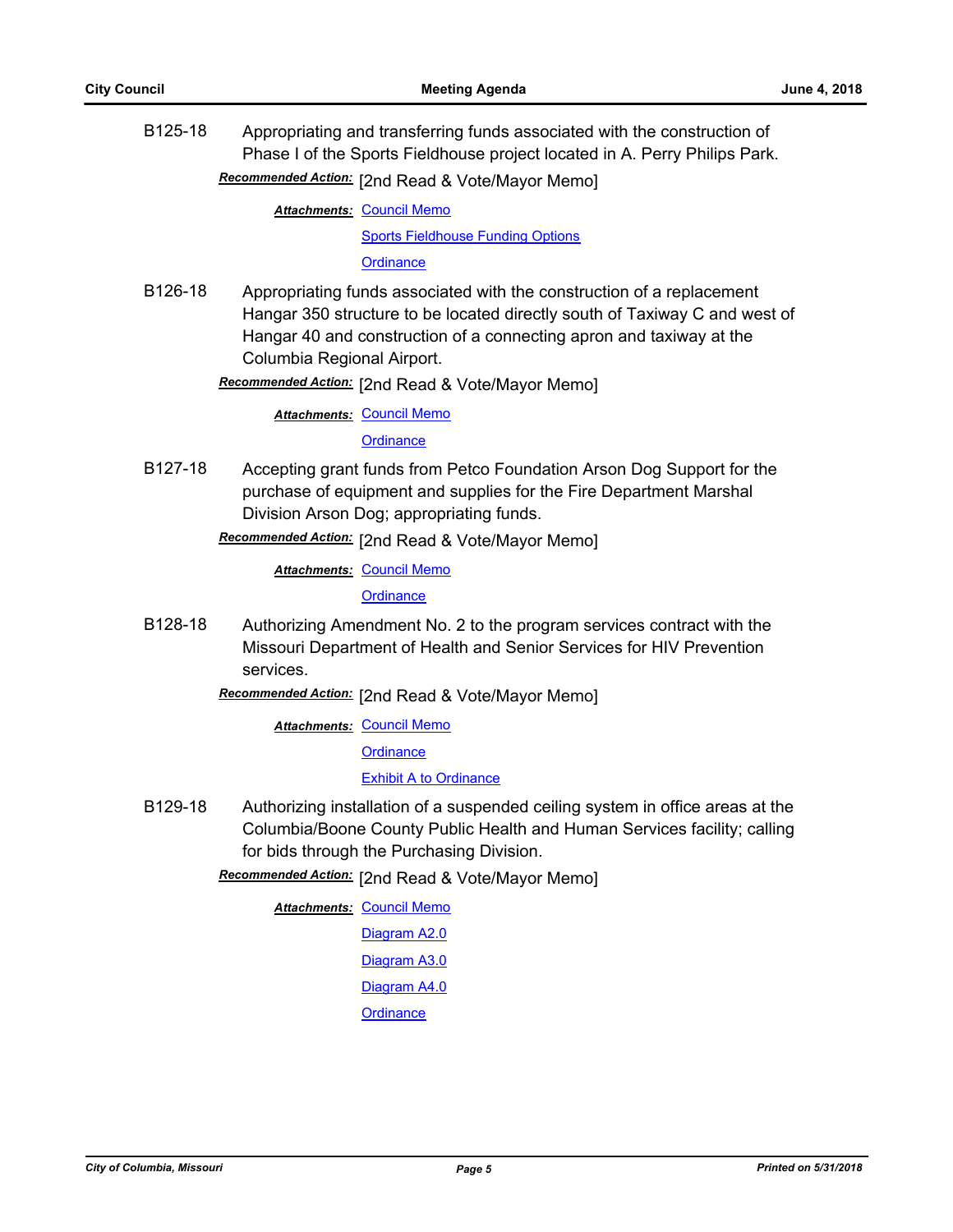R79-18 Authorizing an agreement for professional surveying services with Trekk Design Group, LLC for project design and/or construction services for public facility improvement projects which may include street, trail, transportation, sanitary sewer, storm sewer, airport, solid waste, electrical distribution, potable water distribution and parks and recreation development projects.

**Recommended Action:** [Read & Vote/Mayor Memo]

**Attachments: [Council Memo](http://gocolumbiamo.legistar.com/gateway.aspx?M=F&ID=563719d2-d915-49af-b5bf-8100d0c9234c.docx)** 

**[Resolution](http://gocolumbiamo.legistar.com/gateway.aspx?M=F&ID=f5a60769-d2f7-4be8-9903-84528112973b.doc)** 

[Attachment A to Resolution](http://gocolumbiamo.legistar.com/gateway.aspx?M=F&ID=f55a57aa-864f-4144-b1db-7b6f267a818e.pdf)

- R80-18 Authorizing agreements with Lucky's Market Operating Company, LLC, TKG St. Peters Shopping Center, L.L.C. and University Centre, L.L.C. for the use of a parking lot located west of Providence Road and along both sides of Locust Street, and an agreement with Columbia Cemetery Association for the use of a part of the cemetery as a fallout safety zone, for the 2018 Fourth of July Celebration Event.
	- **Recommended Action:** [Read & Vote/Mayor Memo]

**Attachments: [Council Memo](http://gocolumbiamo.legistar.com/gateway.aspx?M=F&ID=ca6c010e-0486-4820-9765-d019993f1daf.docx) [Resolution](http://gocolumbiamo.legistar.com/gateway.aspx?M=F&ID=72f118d0-783e-4fcb-ba93-83efb11c2252.doc)** [Attachment A to Resolution](http://gocolumbiamo.legistar.com/gateway.aspx?M=F&ID=bc78b1c2-9785-4e89-a7fa-36cac15d8ff0.pdf) [Attachment B to Resolution](http://gocolumbiamo.legistar.com/gateway.aspx?M=F&ID=955e7822-98dd-436f-85f8-664467dc3197.pdf) [Attachment C to Resolution](http://gocolumbiamo.legistar.com/gateway.aspx?M=F&ID=9e4f8a77-0a33-429f-b3cc-5c7f4778a1e7.pdf) [Attachment D to Resolution](http://gocolumbiamo.legistar.com/gateway.aspx?M=F&ID=b9e5c59c-dd45-4146-aaeb-c04223fa7ad8.pdf)

R81-18 Authorizing an extension of the temporary closure of a portion of the sidewalk and three (3) parking spaces on the north side of Walnut Street, between Eighth Street and Ninth Street, to facilitate the construction of an office building at 807 E. Walnut Street.

**Recommended Action: [Read & Vote/Mayor Memo]** 

**Attachments: [Council Memo](http://gocolumbiamo.legistar.com/gateway.aspx?M=F&ID=64a38d91-e62b-4fed-a2a4-c9aa004dbb68.docx)** 

[Letter to Business Owners](http://gocolumbiamo.legistar.com/gateway.aspx?M=F&ID=924de005-4528-4c58-a225-aec6f6286039.pdf)

**[Resolution](http://gocolumbiamo.legistar.com/gateway.aspx?M=F&ID=a079c857-a686-49e7-9e3e-12bdc3fcc71c.doc)** 

[Exhibit A to Resolution](http://gocolumbiamo.legistar.com/gateway.aspx?M=F&ID=3aecc048-6f74-40ff-bf9c-8396c79a83ea.pdf)

R82-18 Granting a temporary waiver from the requirements of Section 16-185 of the City Code to allow possession and consumption of alcoholic beverages for three Ninth Street Summerfest events.

**Recommended Action:** [Read & Vote/Mayor Memo]

**Attachments: [Council Memo](http://gocolumbiamo.legistar.com/gateway.aspx?M=F&ID=d6c683e9-0415-4ca0-9074-af31444dfe5b.docx)** 

**[Resolution](http://gocolumbiamo.legistar.com/gateway.aspx?M=F&ID=c47fccbf-dbab-4da6-b8ae-d71d701e1ea5.doc)**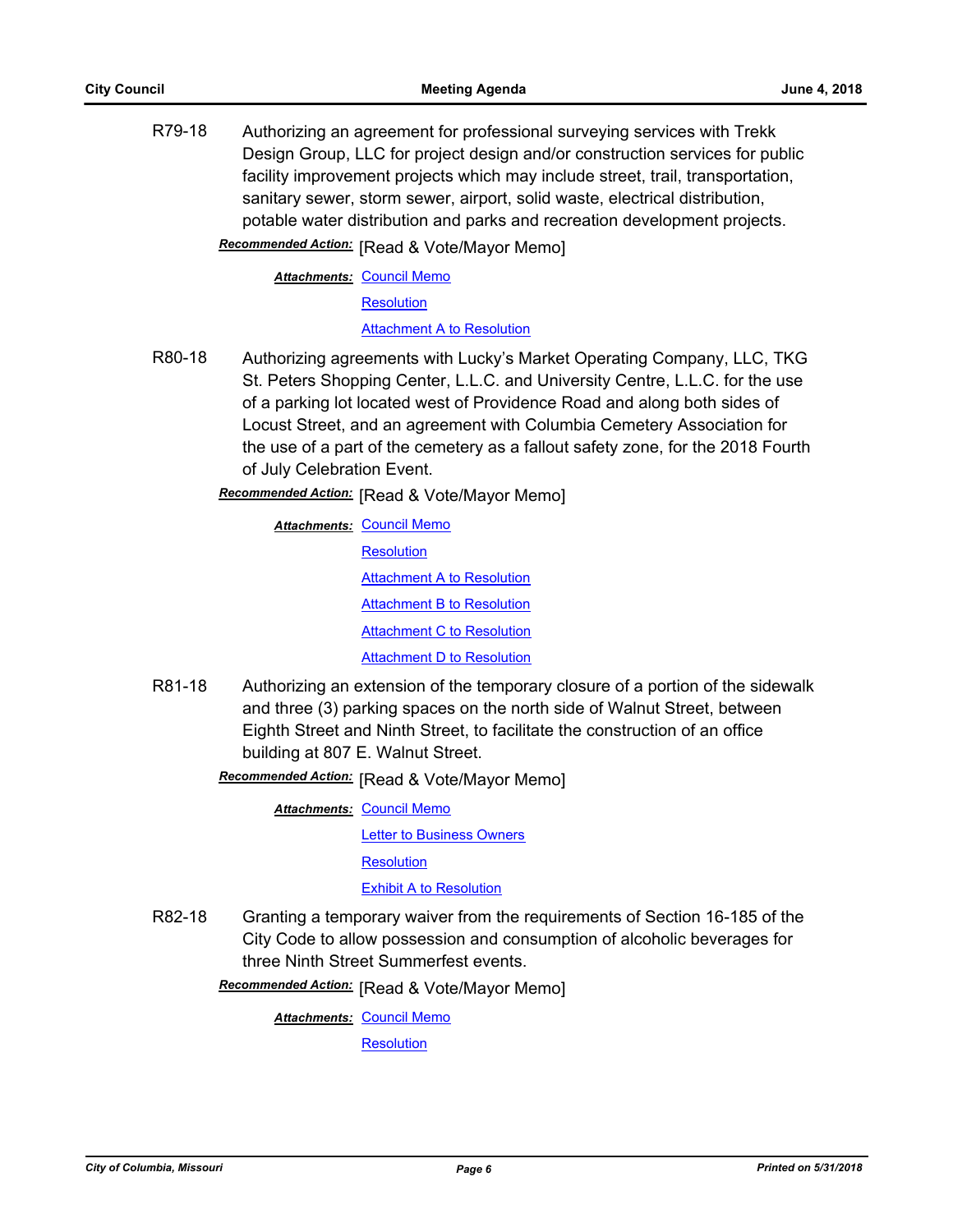R83-18 Granting a temporary waiver from the requirements of Section 16-185 of the City Code to allow possession and consumption of alcoholic beverages for the annual Global First Responder/Rally in the Alley fundraising event.

**Recommended Action:** [Read & Vote/Mayor Memo]

**Attachments: [Council Memo](http://gocolumbiamo.legistar.com/gateway.aspx?M=F&ID=c678ebc5-e065-4d76-a56e-448ae1342be7.docx)** 

**[Resolution](http://gocolumbiamo.legistar.com/gateway.aspx?M=F&ID=c9248f33-9cf3-48ba-a8e5-4bd45c37ab5a.doc)** 

R84-18 Approving the Preliminary Plat of Hilltop Subdivision located east of the terminus of Jenne Lane and north of US Highway 63 (Case No. 18-90).

**Recommended Action:** [Read & Vote/Mayor Memo]

**Attachments: [Council Memo](http://gocolumbiamo.legistar.com/gateway.aspx?M=F&ID=73048ac6-56e6-47c6-a044-e843ebcd35b1.docx)** 

[Staff Report to the Planning and Zoning Commission](http://gocolumbiamo.legistar.com/gateway.aspx?M=F&ID=20cea149-b3ef-4078-8dbf-e85ddd515cda.docx) [Locator Maps](http://gocolumbiamo.legistar.com/gateway.aspx?M=F&ID=5b8a85f4-d154-4766-8f6f-ea6595b5a139.pdf) [Preliminary Plat](http://gocolumbiamo.legistar.com/gateway.aspx?M=F&ID=18bec451-6697-4e27-84cc-3305da072563.pdf) [Excerpts from Minutes](http://gocolumbiamo.legistar.com/gateway.aspx?M=F&ID=8174c2d9-8421-4873-90e8-72f19bc16452.docx) **[Resolution](http://gocolumbiamo.legistar.com/gateway.aspx?M=F&ID=8c6a50f9-4a75-4d3e-8a20-560144791408.doc)** 

#### **VIII. NEW BUSINESS**

R85-18 Designating the east/west alley located south of the Missouri Theatre and between Eighth Street and Ninth Street "Historic Vianello Way."

**Recommended Action:** [Read & Vote/Mayor Memo]

**Attachments: [Council Memo](http://gocolumbiamo.legistar.com/gateway.aspx?M=F&ID=fe8dabc1-0115-490c-9b00-1b77924087ed.docx)** 

**[Resolution](http://gocolumbiamo.legistar.com/gateway.aspx?M=F&ID=4eea0586-5b00-4d48-897a-2b6442bd0572.doc)** 

### **IX. INTRODUCTION AND FIRST READING**

B132-18**\*** Authorizing the construction of the Forum Boulevard and Green Meadows Road intersection improvement project; calling for bids through the Purchasing Division.

**Recommended Action:** [Intro & 1st Read/Mayor Memo]

**Attachments: [Council Memo](http://gocolumbiamo.legistar.com/gateway.aspx?M=F&ID=559cd1a3-d2f6-43b0-b824-0ce8e8b31eee.docx)** 

[Location Map](http://gocolumbiamo.legistar.com/gateway.aspx?M=F&ID=6937938c-6a57-44e5-8fb6-be5f8a9880f5.pdf)

[ROW Plans](http://gocolumbiamo.legistar.com/gateway.aspx?M=F&ID=49bbb358-bee6-4124-bd5e-ffe332657f74.pdf)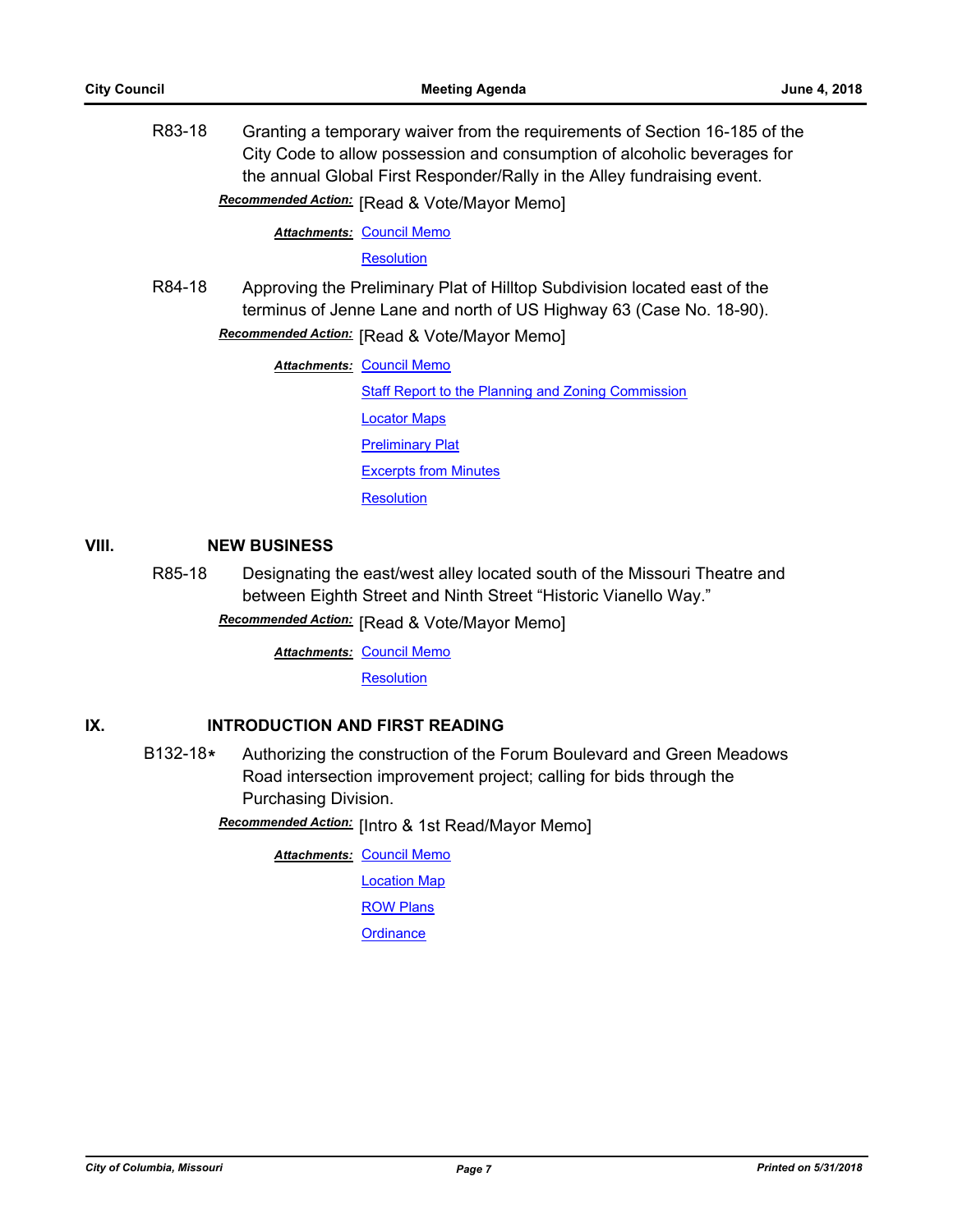B133-18**\*** Authorizing the acquisition of easements for construction of the Forum Boulevard and Green Meadows Road Intersection Improvement Project. Recommended Action: [Intro & 1st Read/Mayor Memo]

**Attachments: [Council Memo](http://gocolumbiamo.legistar.com/gateway.aspx?M=F&ID=9a084712-d1b4-46f6-828b-aae189587295.docx)** 

[Location Map](http://gocolumbiamo.legistar.com/gateway.aspx?M=F&ID=28b282c6-7d13-409e-a9de-02f4be8ce50e.pdf) [ROW Plans](http://gocolumbiamo.legistar.com/gateway.aspx?M=F&ID=8cfd9849-f322-4fa9-98a5-dd7185e9da9a.pdf) **[Ordinance](http://gocolumbiamo.legistar.com/gateway.aspx?M=F&ID=64aba75c-691d-4e2e-8eea-01ee027289c3.doc)** 

- B134-18**\*** Authorizing a right of use permit with The Curators of the University of Missouri for construction and maintenance of a steam distribution chase and manhole, chilled water distribution pipe, control conduit, domestic water pipe and telecom ductbank within portions of the Seventh Street and Elm Street rights-of-way.
	- Recommended Action: [Intro & 1st Read/Mayor Memo]

**Attachments: [Council Memo](http://gocolumbiamo.legistar.com/gateway.aspx?M=F&ID=65c2ae55-1f88-4248-80f0-2d791113b2a0.docx) [Ordinance](http://gocolumbiamo.legistar.com/gateway.aspx?M=F&ID=3eed57a5-8385-42cf-aa7d-90e4ccd886bd.doc)** [Exhibit A to Ordinance](http://gocolumbiamo.legistar.com/gateway.aspx?M=F&ID=c7c06d48-dcab-4d0a-b33f-8714c0b83caa.pdf)

B135-18**\*** Approving and ratifying the facility use agreement with The Curators of the University of Missouri and the Missouri State High School Activities Association relating to the MSHSAA State Music Festival as authorized by the City Council on April 16, 2018 by Resolution 54-18.

Recommended Action: [Intro & 1st Read/Mayor Memo]

**Attachments: [Council Memo](http://gocolumbiamo.legistar.com/gateway.aspx?M=F&ID=43379639-5378-4840-81f8-9f1a8af934ff.docx)** [R54-18](http://gocolumbiamo.legistar.com/gateway.aspx?M=F&ID=9ed3ed2f-6398-4610-b929-090ec8d17c3a.pdf) **[Ordinance](http://gocolumbiamo.legistar.com/gateway.aspx?M=F&ID=7cdf5987-8c90-45c2-9eba-e59804f91215.doc)** [Exhibit A to Ordinance](http://gocolumbiamo.legistar.com/gateway.aspx?M=F&ID=827b78d6-7b29-47bb-885b-3eccd7b0cd09.pdf)

B136-18**\*** Appropriating insurance reimbursement funds received for the purchase of a replacement livestock trailer.

Recommended Action: [Intro & 1st Read/Mayor Memo]

**Attachments: [Council Memo](http://gocolumbiamo.legistar.com/gateway.aspx?M=F&ID=18f20600-9c4c-43c9-b8e4-432a7eb87eeb.docx)** 

**[Ordinance](http://gocolumbiamo.legistar.com/gateway.aspx?M=F&ID=55ecdc2e-7859-4598-8685-4deb9cac9fba.doc)** 

B137-18**\*** Authorizing an agreement with The Curators of the University of Missouri for the 2018 Missouri State Senior Games and Show-Me STATE GAMES.

**Recommended Action:** [Intro & 1st Read/Mayor Memo]

**Attachments: [Council Memo](http://gocolumbiamo.legistar.com/gateway.aspx?M=F&ID=2be29f36-f859-4114-a12e-c6986dedb5f3.docx)** 

**[Ordinance](http://gocolumbiamo.legistar.com/gateway.aspx?M=F&ID=f695ac31-52db-4893-98a5-5aa7906fb59c.doc)** 

[Exhibit A to Ordinance](http://gocolumbiamo.legistar.com/gateway.aspx?M=F&ID=fbc811df-f4ce-4aba-9a6e-1a7749ab873d.pdf)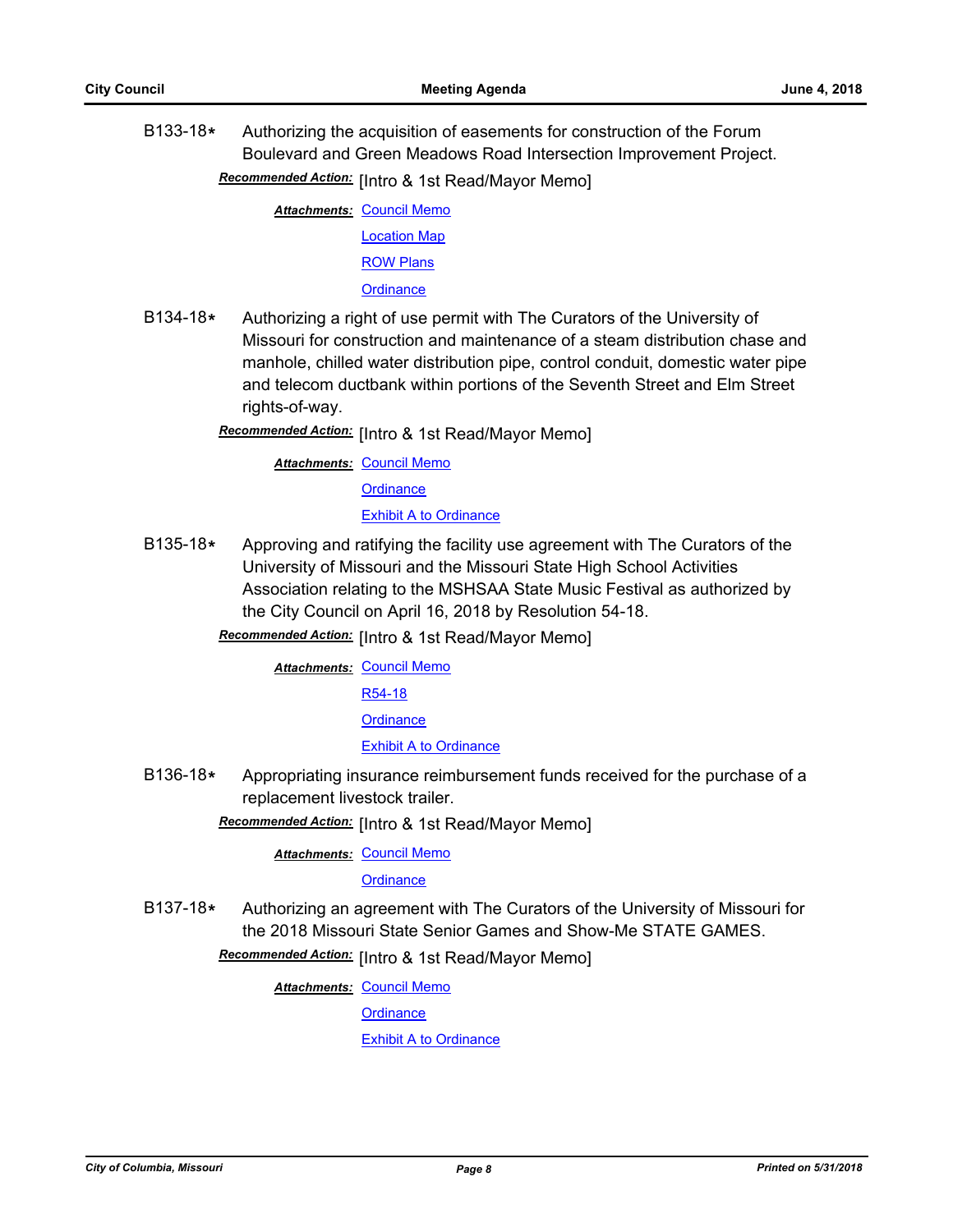B138-18**\*** Authorizing a participation agreement for state investment in local public health services and memorandum of understanding with the Missouri Department of Health and Senior Services relating to the Children's Health Insurance Program (CHIP) Health Services Initiatives (H.S.I.).

Recommended Action: [Intro & 1st Read/Mayor Memo]

**Attachments: [Council Memo](http://gocolumbiamo.legistar.com/gateway.aspx?M=F&ID=b4c67cdc-3b10-4d33-8cc2-59f70480f2f3.docx)** 

**[Ordinance](http://gocolumbiamo.legistar.com/gateway.aspx?M=F&ID=4dfe8304-d93d-4475-93a8-8494d5a59937.doc)** 

[Exhibit A to Ordinance](http://gocolumbiamo.legistar.com/gateway.aspx?M=F&ID=22281491-8a5c-4132-8688-00f8f504c429.pdf)

B139-18**\*** Authorizing Amendment No. 1 to the memorandum of understanding with the Missouri Department of Corrections to provide tuberculosis screening and testing services.

Recommended Action: [Intro & 1st Read/Mayor Memo]

**Attachments: [Council Memo](http://gocolumbiamo.legistar.com/gateway.aspx?M=F&ID=059511dc-b17e-4952-80a0-fe54426fe345.docx)** [MOU executed by the City on 02/21/2018](http://gocolumbiamo.legistar.com/gateway.aspx?M=F&ID=7a186773-ca16-4cc8-8b89-f9fda750c3d7.pdf) **[Ordinance](http://gocolumbiamo.legistar.com/gateway.aspx?M=F&ID=07aa0d26-6cc4-4737-8e71-ecf3f4251149.doc)** [Exhibit A to Ordinance](http://gocolumbiamo.legistar.com/gateway.aspx?M=F&ID=1bf473ad-487e-4a62-91c2-0f4ba64173e5.pdf)

B140-18**\*** Authorizing construction of repairs to portions of Runway 2-20 at the Columbia Regional Airport; calling for bids through the Purchasing Division. **Recommended Action:** [Intro & 1st Read/Mayor Memo]

**Attachments: [Council Memo](http://gocolumbiamo.legistar.com/gateway.aspx?M=F&ID=836631ce-7ad3-41d1-8074-9c1345c3eef5.docx)** 

**[Ordinance](http://gocolumbiamo.legistar.com/gateway.aspx?M=F&ID=44f808c9-4f1d-45fa-9920-a9cddadb17fb.doc)** 

**\*Non-zoning related introductory item that may be included on a future agenda as a consent item. Any such item can be removed from the consent agenda and placed under old business or new business at the request of a council member or any other interested person. The request must be made at the beginning of the council meeting at which the council bill or resolution is scheduled to be acted upon.** 

**\*\*Zoning related introductory item that may be included on a future agenda as a consent item. Any such item can be removed from the consent agenda and placed under old business at the request of a council member or any other interested person. The request must be made to the city clerk before noon on the Wednesday before the council meeting at which the council bill is scheduled to be considered for passage.**

**Non-asterisk items are expected to be included in a future agenda as a public hearing or an old business item.**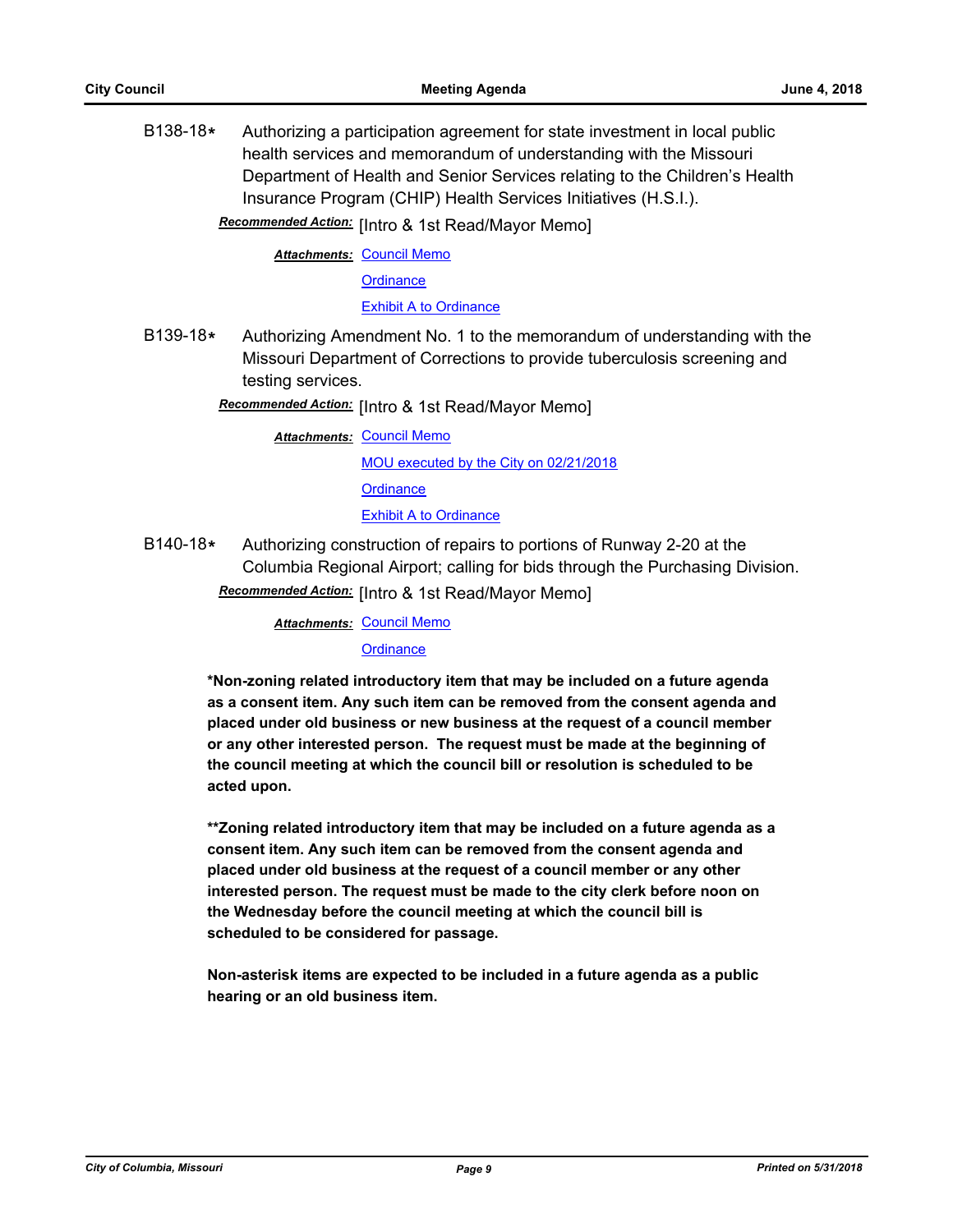| Χ.   |                 | <b>REPORTS</b>                                                                                                                                                                                                   |
|------|-----------------|------------------------------------------------------------------------------------------------------------------------------------------------------------------------------------------------------------------|
|      | <b>REP47-18</b> | City fiber optic business plan report.                                                                                                                                                                           |
|      |                 | Recommended Action: [Memo]                                                                                                                                                                                       |
|      |                 | <b>Attachments: Council Memo</b>                                                                                                                                                                                 |
|      |                 | <b>Magellan Advisors - Broadband Planning Study - FINAL</b>                                                                                                                                                      |
|      |                 | Magellan Advisors - Broadband Market Analysis - Updated Report - FINAL                                                                                                                                           |
|      | <b>REP48-18</b> | State of the Community Outreach Unit.                                                                                                                                                                            |
|      |                 | Recommended Action: [Memo]                                                                                                                                                                                       |
|      |                 | <b>Attachments: Council Memo</b>                                                                                                                                                                                 |
|      |                 | Report: State of the Community Outreach Unit - 2018                                                                                                                                                              |
|      | REP49-18        | Commission on Human Rights: Request to add veteran status as a protected<br>category, the removal of religious exemptions from Chapter 12, and a<br>citywide anti-bullying policy.<br>Recommended Action: [Memo] |
|      |                 | Attachments: Correspondence from the HRC                                                                                                                                                                         |
|      | <b>REP50-18</b> | Annual Water and Light Advisory Board report.                                                                                                                                                                    |
|      |                 | Recommended Action: [Memo]                                                                                                                                                                                       |
|      |                 | <b>Attachments: 2017 Annual Report and Transmittal Memo</b>                                                                                                                                                      |
|      | <b>REP51-18</b> | Vision Zero Action Plan Annual Update.                                                                                                                                                                           |
|      |                 | Recommended Action: [Memo]                                                                                                                                                                                       |
|      |                 | <b>Attachments: Council Memo</b>                                                                                                                                                                                 |
|      |                 | Vision Zero Action Plan Annual Update - June 2018                                                                                                                                                                |
|      | REP52-18        | Youth Advisory Council 2017-2018 Report to City Council.                                                                                                                                                         |
|      |                 | Recommended Action: [Memo]                                                                                                                                                                                       |
|      |                 | Attachments: YAC 2017-2018 Report                                                                                                                                                                                |
|      | <b>REP53-18</b> | Intra-Departmental Transfer of Funds Request.                                                                                                                                                                    |
|      |                 | Recommended Action: [Memo]                                                                                                                                                                                       |
|      |                 | <b>Attachments: Council Memo</b>                                                                                                                                                                                 |
|      |                 | <b>Capital Transfers</b>                                                                                                                                                                                         |
|      |                 | <b>Non-Capital Transfers</b>                                                                                                                                                                                     |
| XI.  |                 | GENERAL COMMENTS BY PUBLIC, COUNCIL AND STAFF                                                                                                                                                                    |
| XII. |                 | <b>ADJOURNMENT</b>                                                                                                                                                                                               |